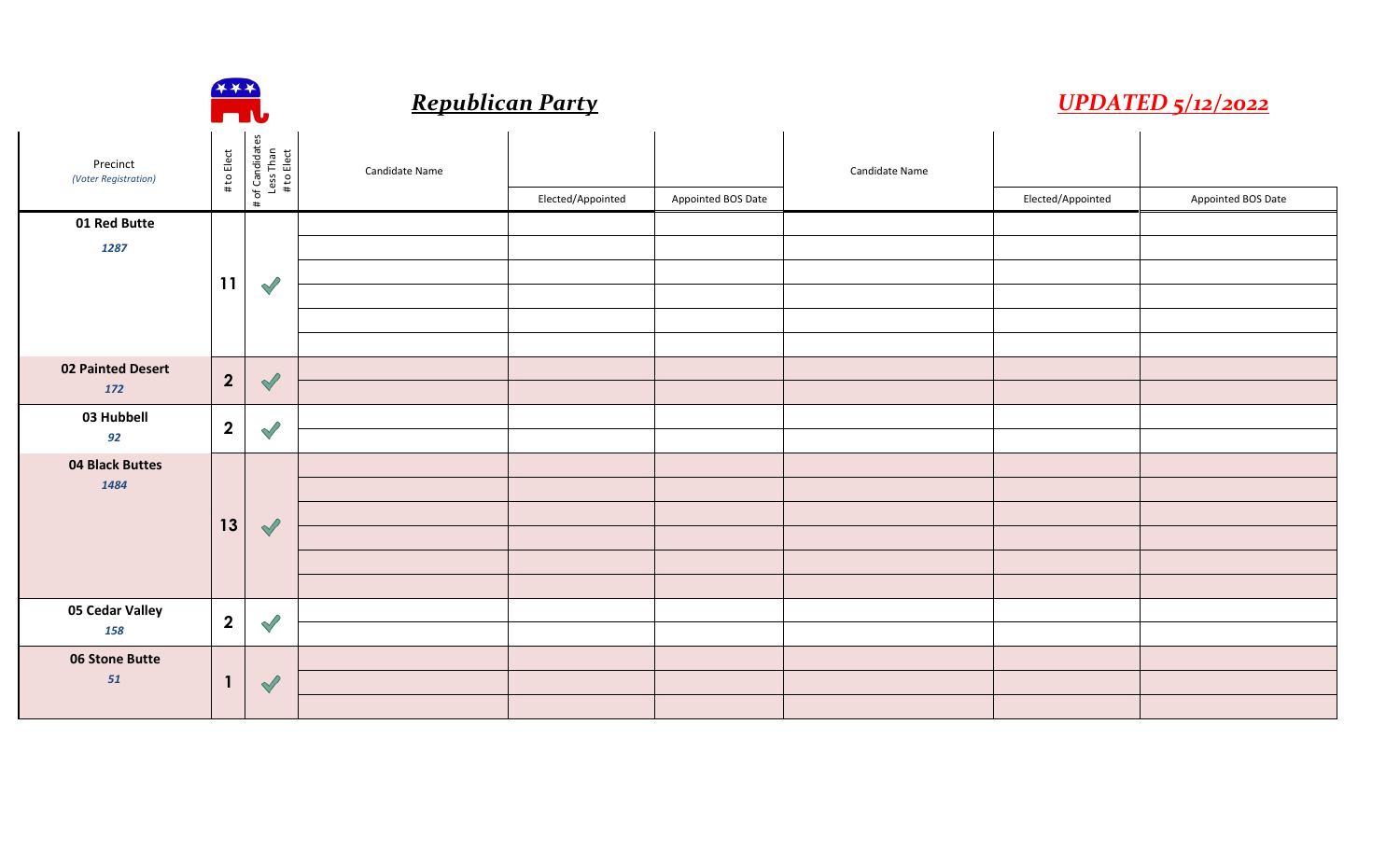| 07 Pioneer  |    |                      |                     |           |                   |                        |           |                  |
|-------------|----|----------------------|---------------------|-----------|-------------------|------------------------|-----------|------------------|
| 5097        |    |                      | Sandee McKinlay     | Elected   |                   | Ronald Hatch           | Elected   |                  |
|             |    |                      | Diana Lucas         | Elected   |                   | <b>Tracy Murray</b>    | Elected   |                  |
|             |    |                      | David Lucas         | Elected   |                   | Debra Brimhall         | Elected   |                  |
|             |    |                      | Sylvia Tenney Allen | Elected   |                   | <b>Richard Sumway</b>  | Elected   |                  |
|             |    |                      | Kathryn Udall       | Appointed |                   | Jeremy Skinner         | Elected   |                  |
|             |    |                      | Richard Allen       | Elected   |                   | Delight Skinner        | Elected   |                  |
|             |    |                      | Tim Hunt            | Elected   |                   | Sharon Guffey          | Elected   |                  |
|             |    |                      |                     |           |                   | <b>Clarice Bottoms</b> | Elected   |                  |
|             |    |                      |                     |           |                   |                        |           |                  |
|             | 42 | $\mathscr{S}$        | Kristie Blackman    | Elected   |                   | Josh Rogers            | Elected   |                  |
|             |    |                      | Ken Ramage          | Elected   |                   | Sara Routhier          | Elected   |                  |
|             |    |                      | Walter Blackman     | Elected   |                   | Randy Routhier         | Elected   |                  |
|             |    |                      | John Saul           | Elected   |                   |                        |           |                  |
|             |    |                      | Karren Harris       | Elected   |                   |                        |           |                  |
|             |    |                      | William Harris      | Elected   |                   | Antone William Morris  | Appointed | November 9, 2021 |
|             |    |                      | Daniel Vigil        | Elected   |                   | Jamie K. Shelburne     | Appointed | November 9, 2021 |
|             |    |                      | Tamra Stepp         | Elected   |                   | Jeanette Shumway       | Appointed | April 13, 2021   |
|             |    |                      | Duane Stepp         | Elected   |                   | Lewis G. Carlassara    | Appointed | April 13, 2021   |
|             |    |                      | Amy Beck            | Elected   |                   | Dean Lavere Cooley     | Appointed | July 20, 2021    |
|             |    |                      | Matt Perkins        | Elected   |                   | Maria Leticia Diaz     | Appointed | July 20, 2021    |
| 08 Antelope |    |                      | Lloyd Eric Johnson  | Appointed | December 14, 2021 |                        |           |                  |
| 1386        |    | $\blacktriangledown$ |                     |           |                   |                        |           |                  |
|             | 12 |                      |                     |           |                   |                        |           |                  |
|             |    |                      |                     |           |                   |                        |           |                  |
|             |    |                      |                     |           |                   |                        |           |                  |
|             |    |                      |                     |           |                   |                        |           |                  |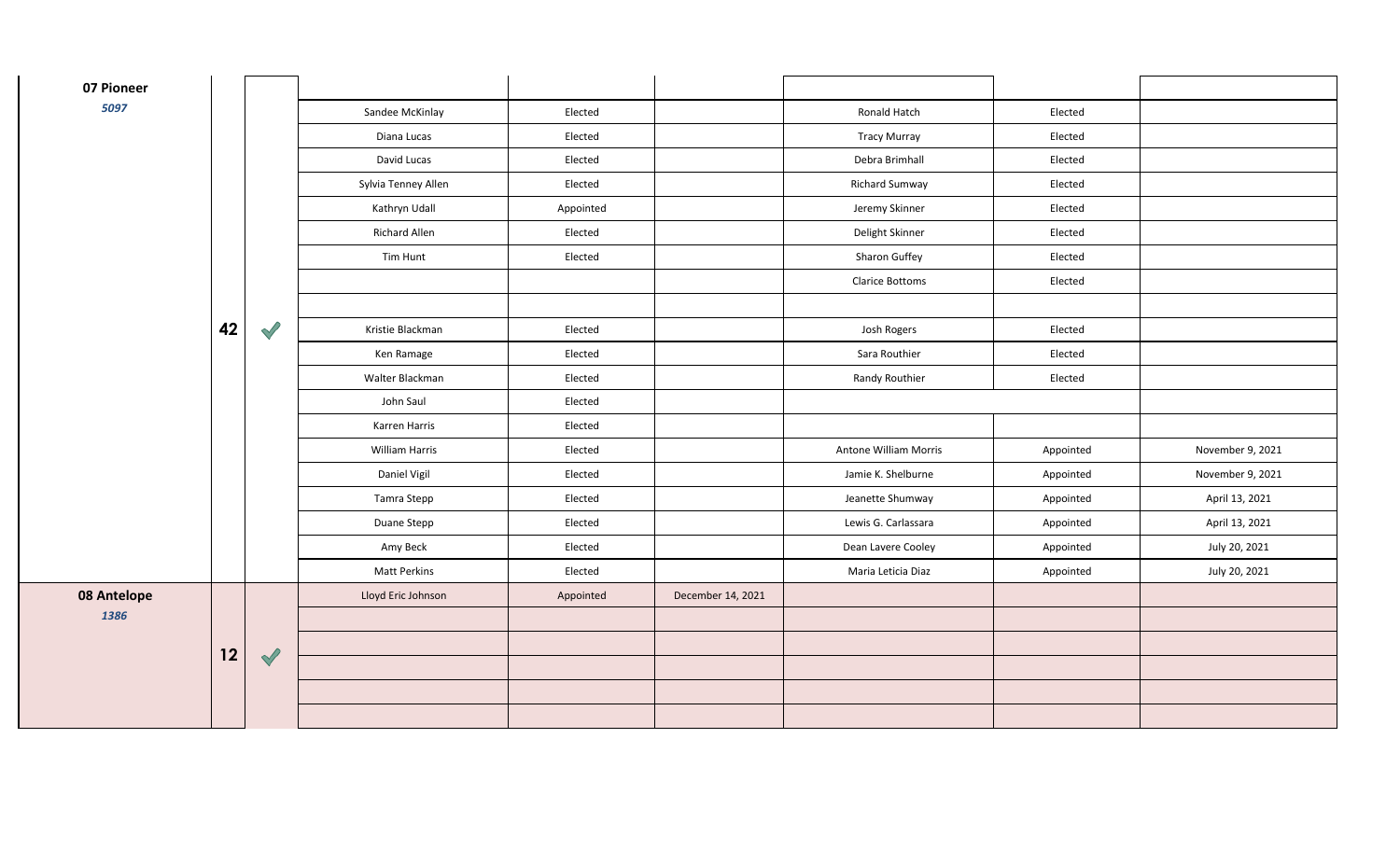| 09 Juniper    |                  |               |                           |           |                   |                            |           |                    |
|---------------|------------------|---------------|---------------------------|-----------|-------------------|----------------------------|-----------|--------------------|
| 761           | $\overline{7}$   | $\mathscr{S}$ |                           |           |                   |                            |           |                    |
|               |                  |               |                           |           |                   |                            |           |                    |
| 10 Bison      |                  |               |                           |           |                   |                            |           |                    |
| 666           | $\boldsymbol{6}$ | $\checkmark$  | <b>Paul Corathers</b>     | Elected   |                   |                            |           |                    |
|               |                  |               | Michael Sassman           | Elected   |                   | Dana Aileen Mead           | Appointed | November 9, 2021   |
| 11 Mogollon   |                  |               | Ellen Stine               | Elected   |                   | Laree Antionette Montandon | Appointed | November 9, 2021   |
| 1760          |                  |               | Marca Epps                | Elected   |                   | Debbie Vance               | Appointed | October 12, 2021   |
|               |                  |               | Mary Jane Cooking         | Appointed | December 14, 2021 | Jim Vance                  | Appointed | October 12, 2021   |
|               |                  |               | Jerry Epps                | Elected   |                   | Joan Christie Hubbard      | Appointed | September 28, 2021 |
|               | 15               | $\mathscr{S}$ | Teena Parham              | Elected   |                   | Jerry Kenneth Hubbard      | Appointed | September 28, 2021 |
|               |                  |               | <b>Brandon Martineau</b>  | Elected   |                   | Cheryl Ann Spanfelner      | Appointed | April 13, 2021     |
|               |                  |               | Tiffani Martineau         | Elected   |                   | Allen Peter Asplund        | Appointed | April 13, 2021     |
|               |                  |               | Michael Lapearl Montandon | Appointed | November 9, 2021  |                            |           |                    |
| 12 Woodland   |                  |               | Lisa Green                | Elected   |                   | <b>Scott Green</b>         | Elected   |                    |
| 652           | $\boldsymbol{6}$ | $\checkmark$  | John Dorsett              | Elected   |                   | Douglas Alan Davis         | Appointed | April 13, 2021     |
|               |                  |               |                           |           |                   | Fleta May Gladden          | Appointed | July 20, 2021      |
| 13 Sitgreaves |                  |               | Steven Slaton             | Elected   |                   | Kelly Suzanne Rael         | Appointed | April 13, 2021     |
| 4,995         |                  |               | Karen Slaton              | Elected   |                   | Frank Rael                 | Appointed | April 13, 2021     |
|               |                  |               | Clayton Howard            | Elected   |                   | Patricia Lynn Duran        | Appointed | July 20, 2021      |
|               |                  |               | Maclorio Rojo             | Elected   |                   | Carlie Sue Valichnac       | Appointed | July 20, 2021      |
|               |                  |               | Hilary Rojo               | Elected   |                   | Adrienne Yvonne Rapp       | Appointed | July 20, 2021      |
|               |                  |               | Amy Lynn Cheely           | Appointed | December 14, 2021 | Jean Marie Maizler-Amato   | Appointed | July 20, 2021      |
|               |                  |               | Jessica Merrill           | Elected   |                   | George Richard Freeze      | Appointed | July 20, 2021      |
|               |                  |               | Jody Simmer               | Elected   |                   | Harry Durward Cheely       | Appointed | November 9, 2021   |
|               | 41               | $\mathscr{S}$ | Jay Merrill               | Elected   |                   | <b>Brandon Paul Martin</b> | Appointed | November 9, 2021   |
|               |                  |               | Jennifer Kay              | Elected   |                   | Jerome Andrew Simmer       | Appointed | December 14, 2021  |
|               |                  |               | Julie Marsland            | Elected   |                   |                            |           |                    |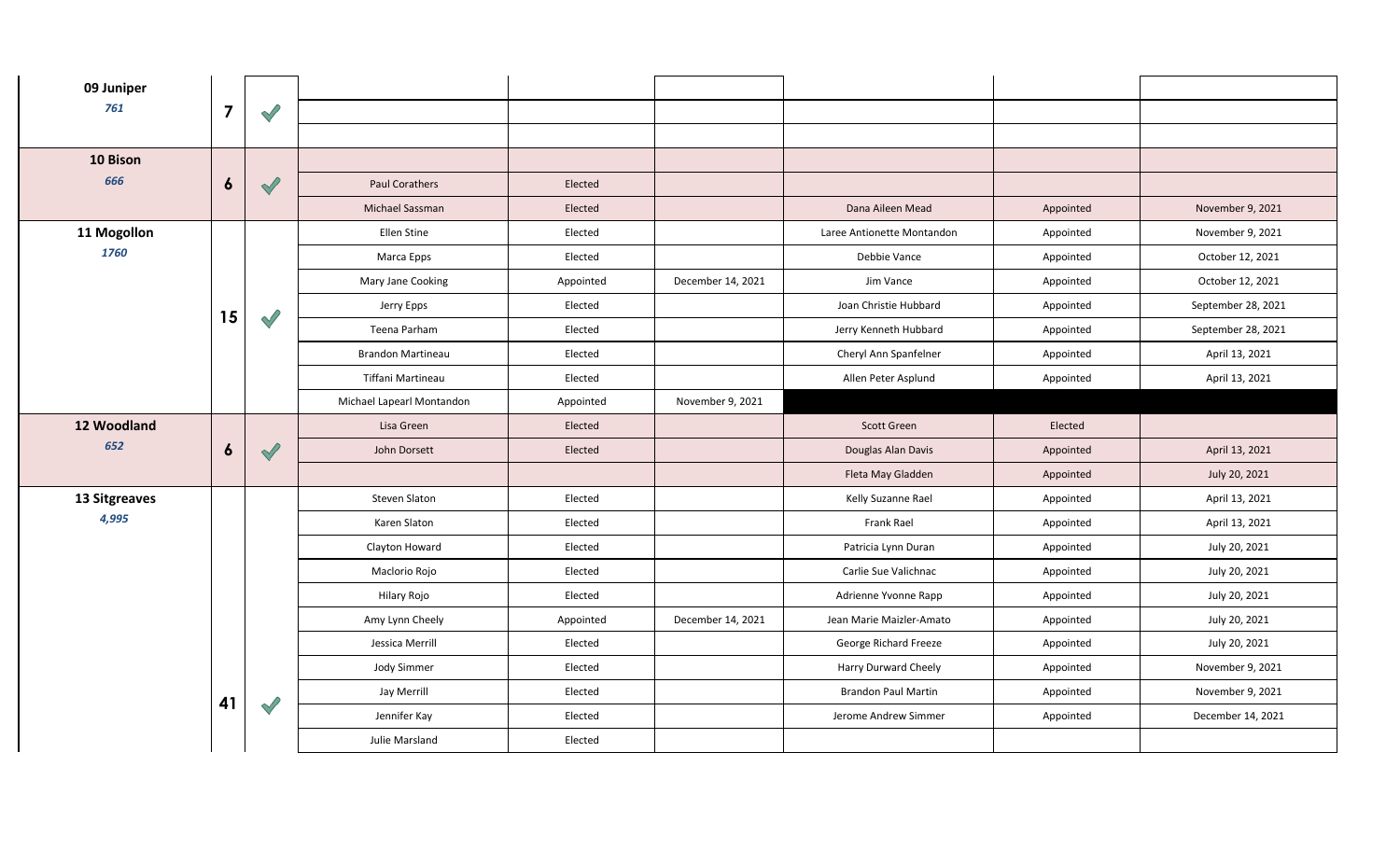|                   |    |                      | Jeff walker                  | Elected   |                   |  |  |
|-------------------|----|----------------------|------------------------------|-----------|-------------------|--|--|
|                   |    |                      | Cyli Geisler                 | Elected   |                   |  |  |
|                   |    |                      |                              |           |                   |  |  |
|                   |    |                      |                              |           |                   |  |  |
|                   |    |                      |                              |           |                   |  |  |
|                   |    |                      |                              |           |                   |  |  |
|                   |    |                      |                              |           |                   |  |  |
| <b>14 Sunrise</b> |    |                      | Kyle Crull                   | Elected   |                   |  |  |
| 3847              |    | $\blacktriangledown$ | Dana J. Heck                 | Elected   |                   |  |  |
|                   |    |                      | Terry Graham                 | Elected   |                   |  |  |
|                   |    |                      | Dustin Graham                | Elected   |                   |  |  |
|                   |    |                      | Paula Crull                  | Elected   |                   |  |  |
|                   |    |                      | Sarah Burnett                | Elected   |                   |  |  |
|                   | 32 |                      | David Slade                  | Elected   |                   |  |  |
|                   |    |                      | John Westing Major           | Appointed | December 14, 2021 |  |  |
|                   |    |                      | Patricia Graham              | Elected   |                   |  |  |
|                   |    |                      | Patrick Barrett Place        | Appointed | April 13, 2021    |  |  |
|                   |    |                      | S. D. Ayers Fisk             | Appointed | November 9, 2021  |  |  |
|                   |    |                      | Cari Elizabeth Kay Lindquist | Appointed | November 9, 2021  |  |  |
|                   |    |                      | Michael Edward Lindquist     | Appointed | November 9, 2021  |  |  |
|                   |    |                      | Janell Elizabeth Sterner     | Appointed | December 14, 2021 |  |  |